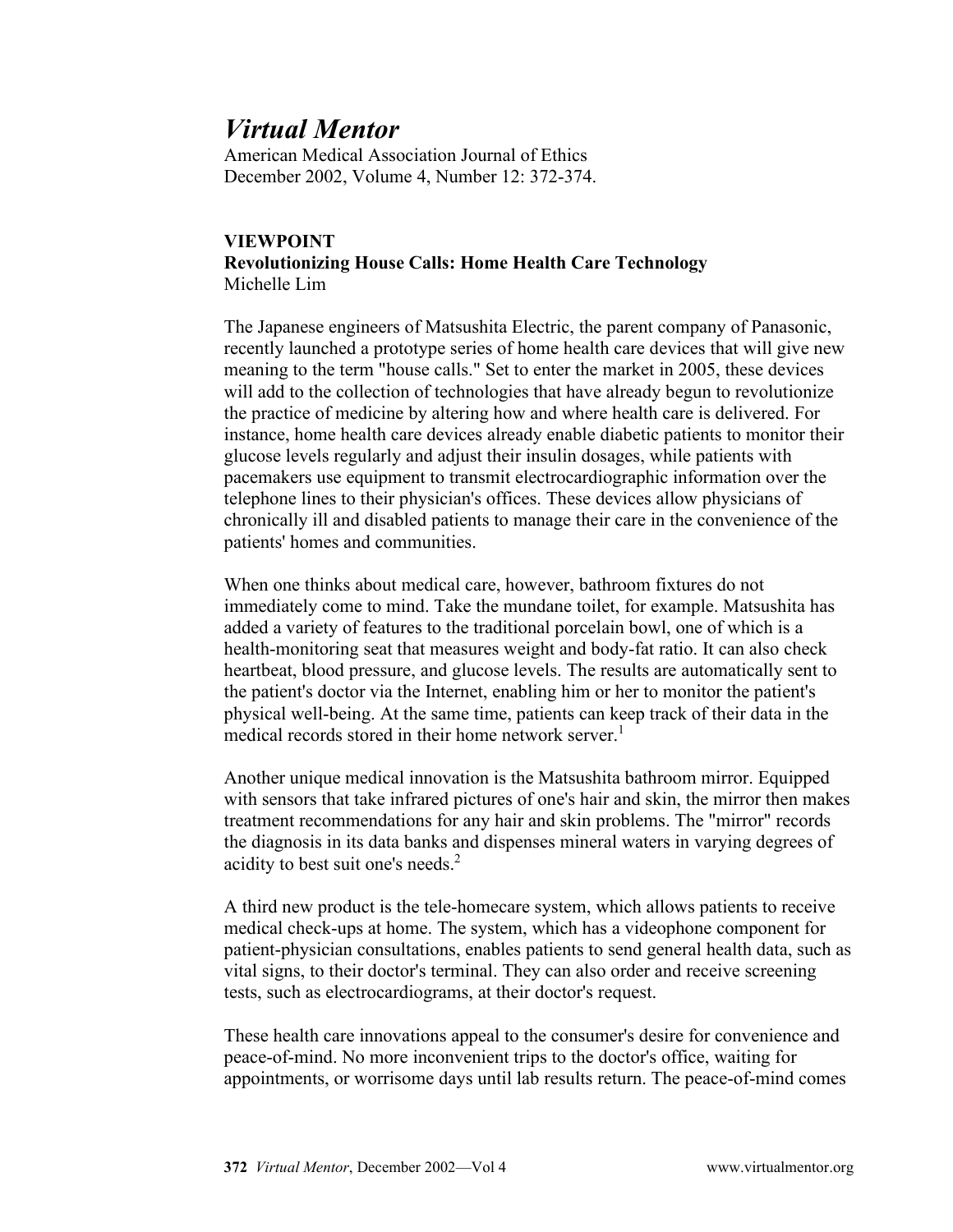from knowing that a doctor is monitoring one's daily health status and will be able to detect early signs of disease.<sup>1</sup> Patients can track their own health status in monthly reports that summarizes their daily conditions.<sup>3</sup>

Storing medical records in electronic data banks not only makes them more accessible to one's primary physician but also facilitates efficient exchange of medical information among groups of doctors. Electronic medical records reduce paperwork and relieve clogged phone lines.<sup>4</sup> Through elaborate security systems, erecords may be even more secure than paper records. Access to electronic records can be monitored, while paper records can be stolen, faxed, or copied without leaving a trace. $5$ 

These devices in no way replace the roles of the doctor as a caregiver and diagnostician. On the contrary, physicians have more data from which to observe patterns and trends in their patients' health status that may lead to unwanted conditions. With these data, physicians can be better prepared for patient visits, making better use of the time spent with the patient. With concrete data at hand, physicians will have a far better idea of what a patient means by, "Doc, I haven't been feeling well lately."

According to the World Medical Association, the goal behind home medical monitoring technologies is to provide the best medical care for the chronically ill and disabled population, while "maintaining their independence and maximum level of function in their homes and communities."<sup>1</sup> By facilitating a constant stream of information between the patient's home to the doctor's office, Matsushita's health-monitoring devices will help accomplish that goal.

## **References**

- 1. Brooke J. Japanese masters get closer to the toilet nirvana. *The New York Times.* October 8, 2002: A4.
- 2. Greimel H. Japan firms work to make small homes large on tech. *The Chicago Tribune.* September 10, 2002: 71.
- 3. WuDunn S. Japan bets on a wired world to win back its global niche. *The New York Times*. August 30, 1999: A1.
- 4. Freudenheim M. Medicine at the click of a mouse. *The New York Times*. August 12, 1998: D1.
- 5. Lawrence Berkley National Laboratory. Who gets to see your records? Available at [https://www.lbl.gov/Education/ELSI/Frames/privacy\\_pros\\_cons-f.html.](https://www.lbl.gov/Education/ELSI/Frames/privacy_pros_cons-f.html) Accessed November 7, 2002.

Michelle Lim is a research assistant in the AMA Ethics Standards Group.